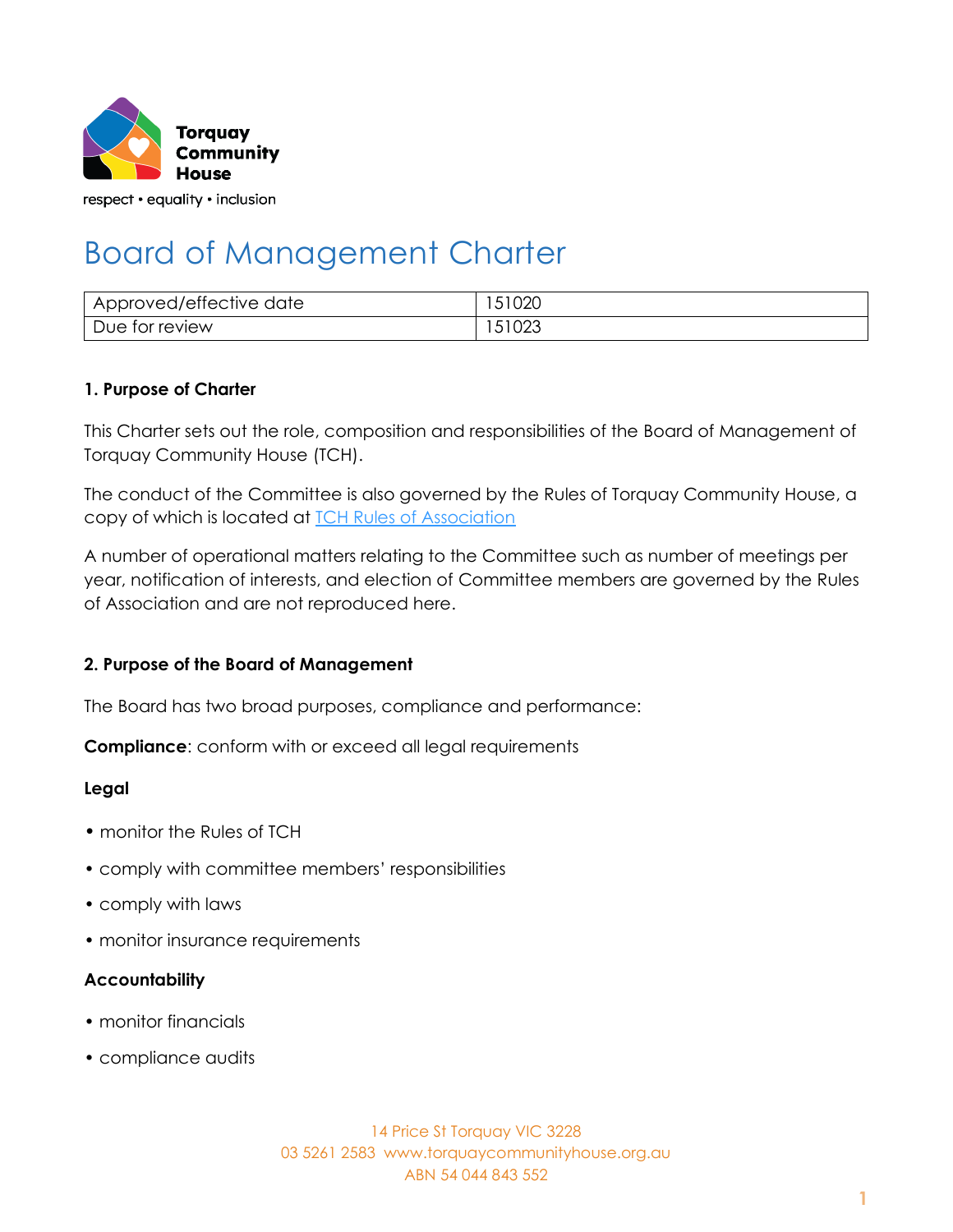**Performance:** assist the organisation to perform to its best potential

#### **Strategy and policy**

•ensure that community development principles and approaches are embedded in all aspects of the organisation's planning, evaluation and operations.

- approve Vision/mission and ensure it is reflected in the organisation's operations
- approve strategic plan and policies and monitor regularly

#### **Accountability**

- overall performance of the organisation
- committee evaluation, succession planning
- report outcomes to stakeholders
- manage Co Ordinator/Manager

#### **Public Relations**

- represent and participate
- keep stakeholders informed
- project a strong and positive image
- promote the vision
- facilitate cohesion
- protect the interests of stakeholders
- speak with one voice regarding committee decisions

#### **Risk management**

- ensure up-to-date and effective risk profile and management strategy
- monitor critical risks

The Committee, while meeting its responsibilities, is mindful of the organisation's mission and the objects of the organisation as embodied in its Rules of Association.

#### **3. Roles and Responsibilities**

The Board has delegated authority for the operations and administration of the

organisation to the Co Ordinator/Manager

14 Price St Torquay VIC 3228 03 5261 2583 www.torquaycommunityhouse.org.au ABN 54 044 843 552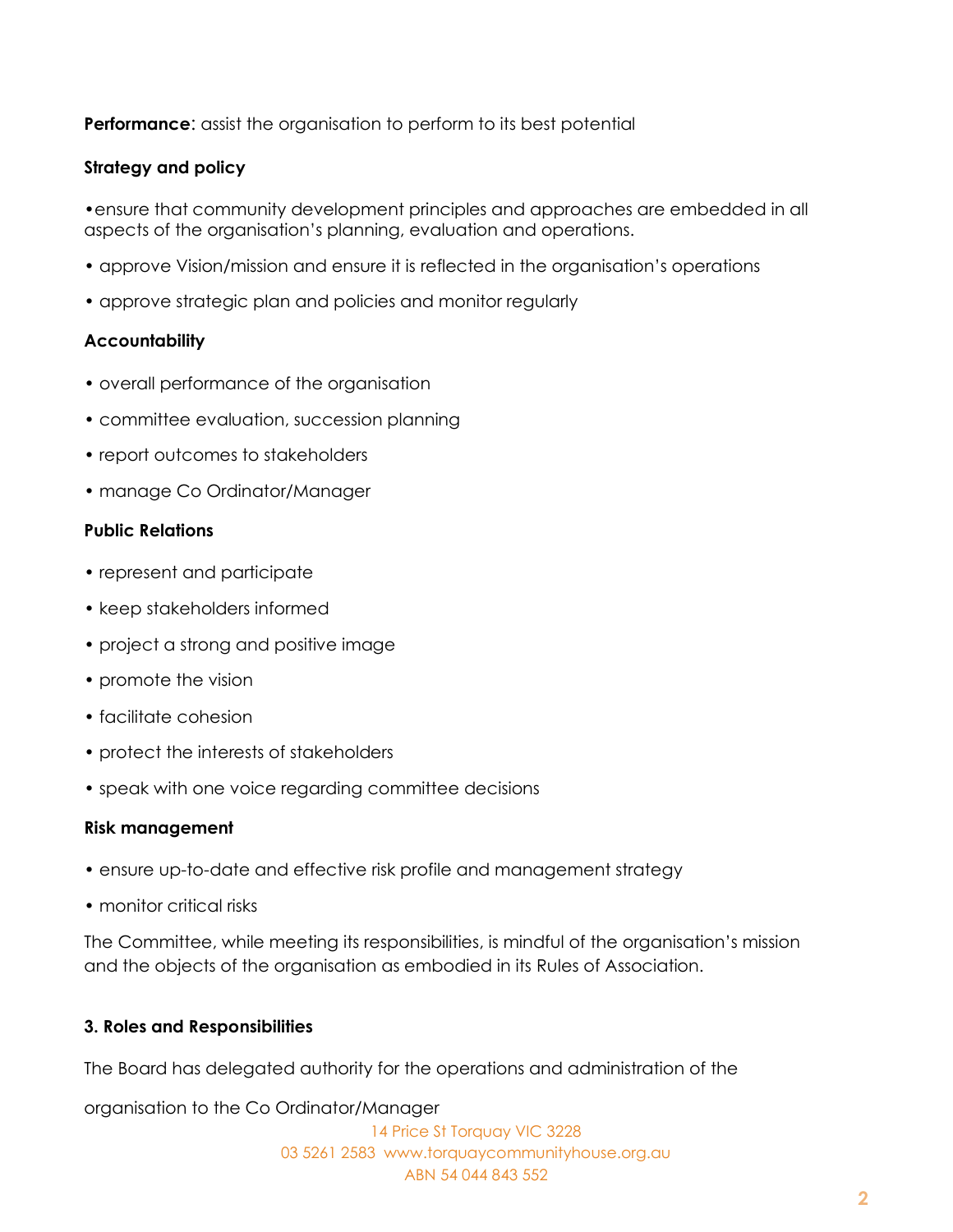The functions of the Board are to:

Provide effective leadership and collaborate with the staff in:

- articulating the organisation's values, vision, mission and strategies
- developing strategic (direction) plans and ordering strategic priorities

• maintaining open lines of communication and circulating through the organisation and with external stakeholders the values, vision, mission and strategies

• developing and maintaining an organisation structure to support the achievement of agreed strategic objectives

Monitor the performance of the Co Ordinator/Manager against agreed performance **indicators** 

Review and agree the business (action) plans and annual budget proposed by the management team

Monitor the achievement of the strategic and business plans and annual budget outcomes

Establish such committees, policies and procedures as will facilitate the more effective discharge of the Board's roles and responsibilities

Ensure, through the Board committees and others as appropriate, compliance obligations and functions are effectively discharged

Initiate a Board self-evaluation program and follow-up action to deal with issues arising and arrange for Board members to attend courses, seminars and participate in development programs as the Board judges appropriate

Ensure that all significant systems and procedures are in place for the organisation to run effectively, efficiently, and meet all legal and contractual requirements

Ensure that all significant risks are adequately considered and accounted for by the management team.

Ensure that organization has appropriate corporate governance structures in place including standards of ethical behaviour and promoting a culture of corporate and social responsibility.

The Board has no operational involvement in the conduct of organisation's business activities and delivery of services. Its role is confined to setting and reviewing policy.

#### **4. Membership and Term**

The Rules provide for a maximum of eleven board members and a minimum of seven board members (so that a quorum can be formed to transact business at meetings).

> 14 Price St Torquay VIC 3228 03 5261 2583 www.torquaycommunityhouse.org.au ABN 54 044 843 552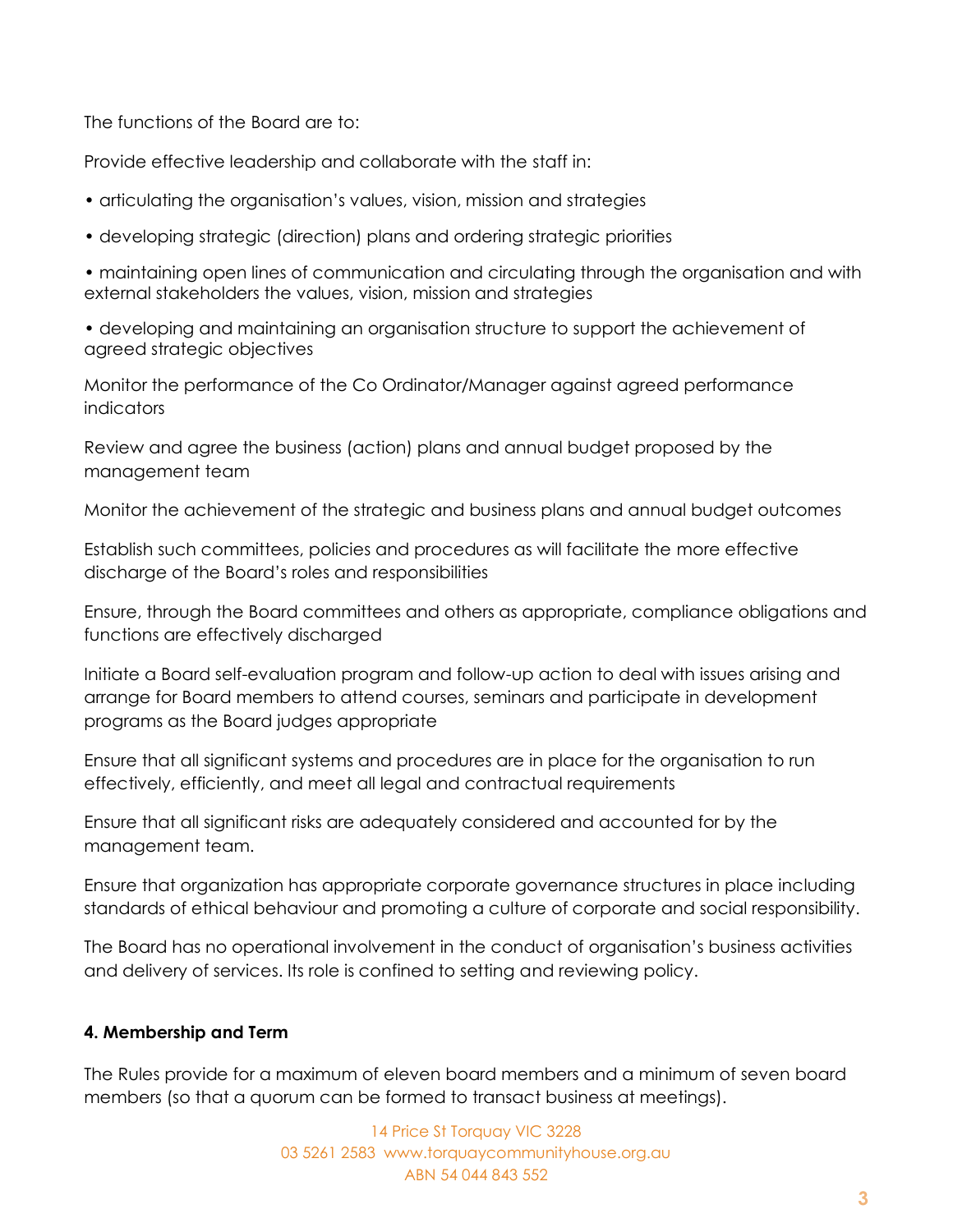No member of the Board may be a member of the paid staff of the organisation. The Coordinator/Manager attends board meetings in an ex officio capacity.

Board members must declare any conflict of interest including any business or other relationship which could, or could reasonably be perceived to, materially interfere with their ability to act in the best interests of the organisation.

Membership of the Board shall be disclosed in the annual report including any conflict of interest.

According to the Rules, each board member must be re-elected by the membership after 12 months on the Board.

# **5. Board and Co Ordinator/Manager Relationship**

The roles of the Chairperson and Co Ordinator/Manager are strictly separated.

The Co Ordinator/Manager is responsible for:

- policy direction of the operations of the organization including implementation of endorsed strategic plan, policies and procedures
- the efficient and effective operation of the organisation

• bringing material and other relevant matters to the attention of the Board in an accurate and timely manner.

The Co Ordinator/Manager is not a member of the Board.

# **6. Board Culture**

The Board actively seeks to have an engaged culture which is characterised by openness and a willingness to challenge. The following checklist is used to provide evidence of an engaged culture:

# **Agendas**

- The agendas of the Board limit presentation time and maximise discussion time.
- There are lots of opportunities for informal interactions among Board members.

# **Norms**

- Board members are honest yet constructive.
- Members are ready to ask questions and willing to challenge leadership.

14 Price St Torquay VIC 3228 03 5261 2583 www.torquaycommunityhouse.org.au ABN 54 044 843 552